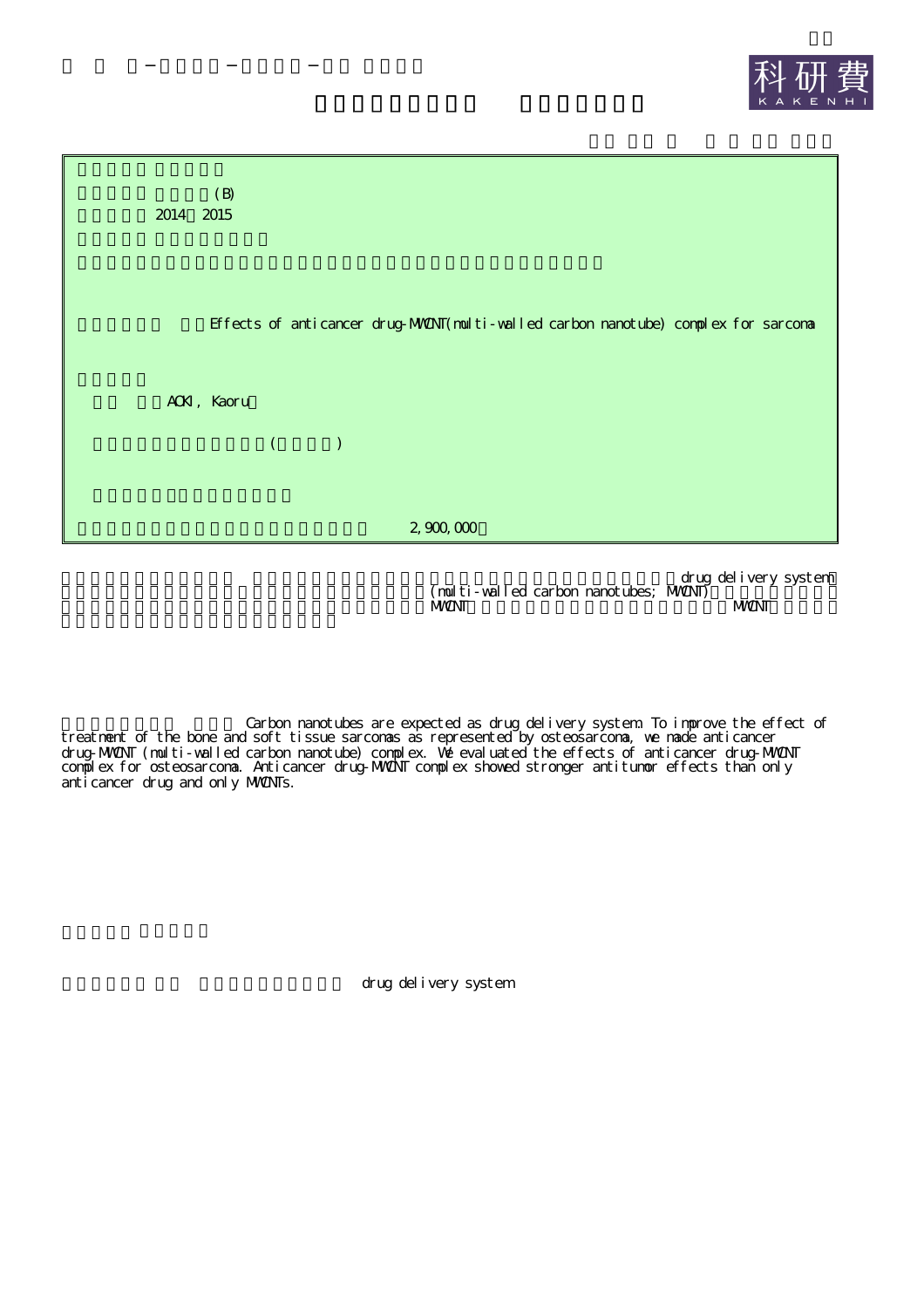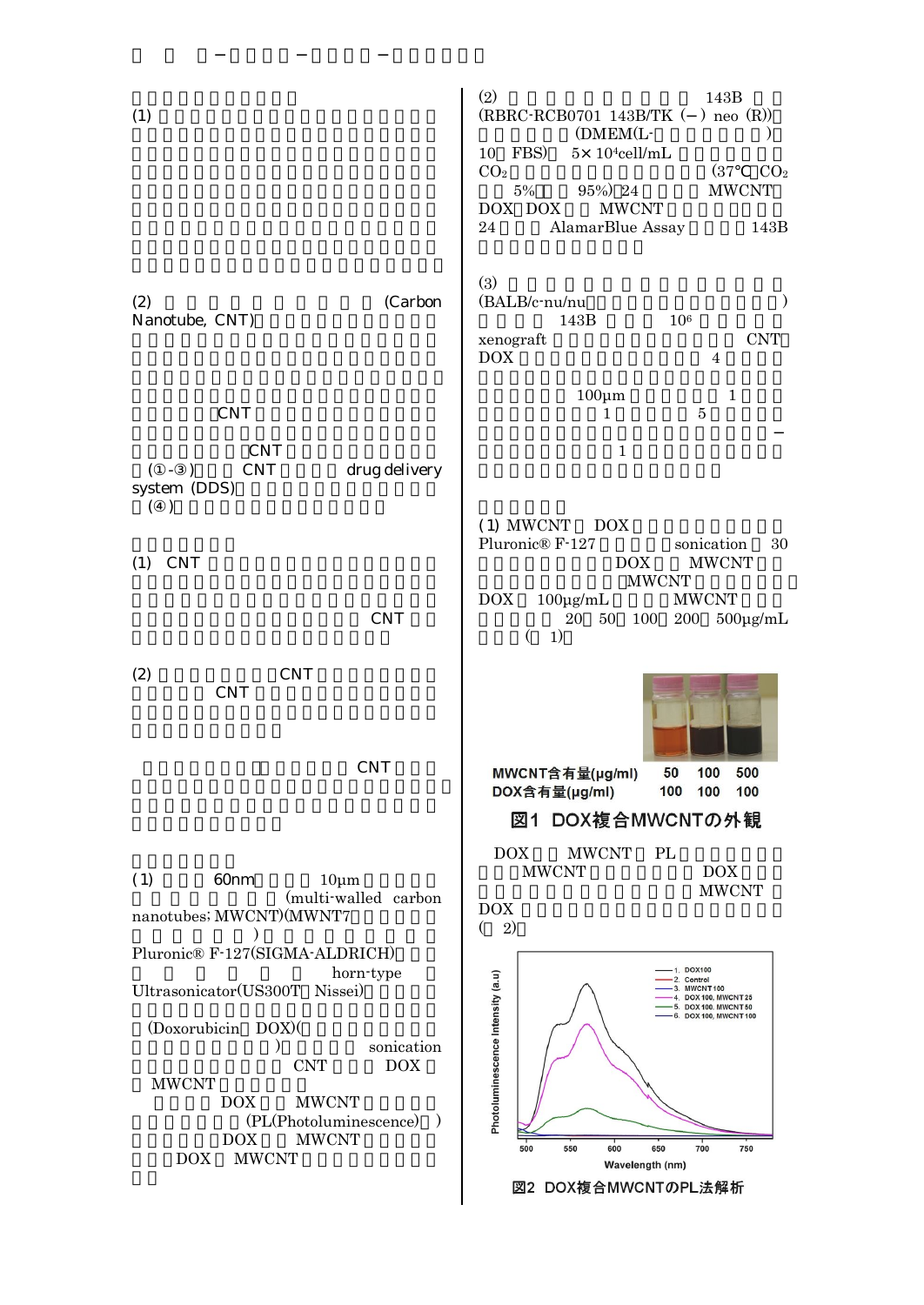![](_page_2_Picture_0.jpeg)

![](_page_2_Picture_1.jpeg)

24 AlamarBlue Assay 143B  $MWCNT(1\mu g/ml)$   $DOX(1\mu g/ml)$ 143B DOX MWCNT AlamarBlue Assay 143B DOX MWCNT MWCNT 0.2μg/ml 0.5μg/ml 1μg/ml 2μg/ml 5μg/ml  $DOX(1\mu g/ml)$  $MWCNT(0.2\mu g/ml)$   $DOX(1\mu g/ml)$ (5μg/ml) MWCNT 143B MWCNT(1μg/ml) DOX(1μg/ml)

143B 143B DOX(1μg/ml) MWCNT(1μg/ml)

 $(4)$ 

![](_page_2_Figure_5.jpeg)

DOX

4

Control

( 5a, scale bar 2mm) DOX(10μM) MWCNT  $(10\mu\text{g/ml})$  0 1,2 ( 5b c scale bar 2mm)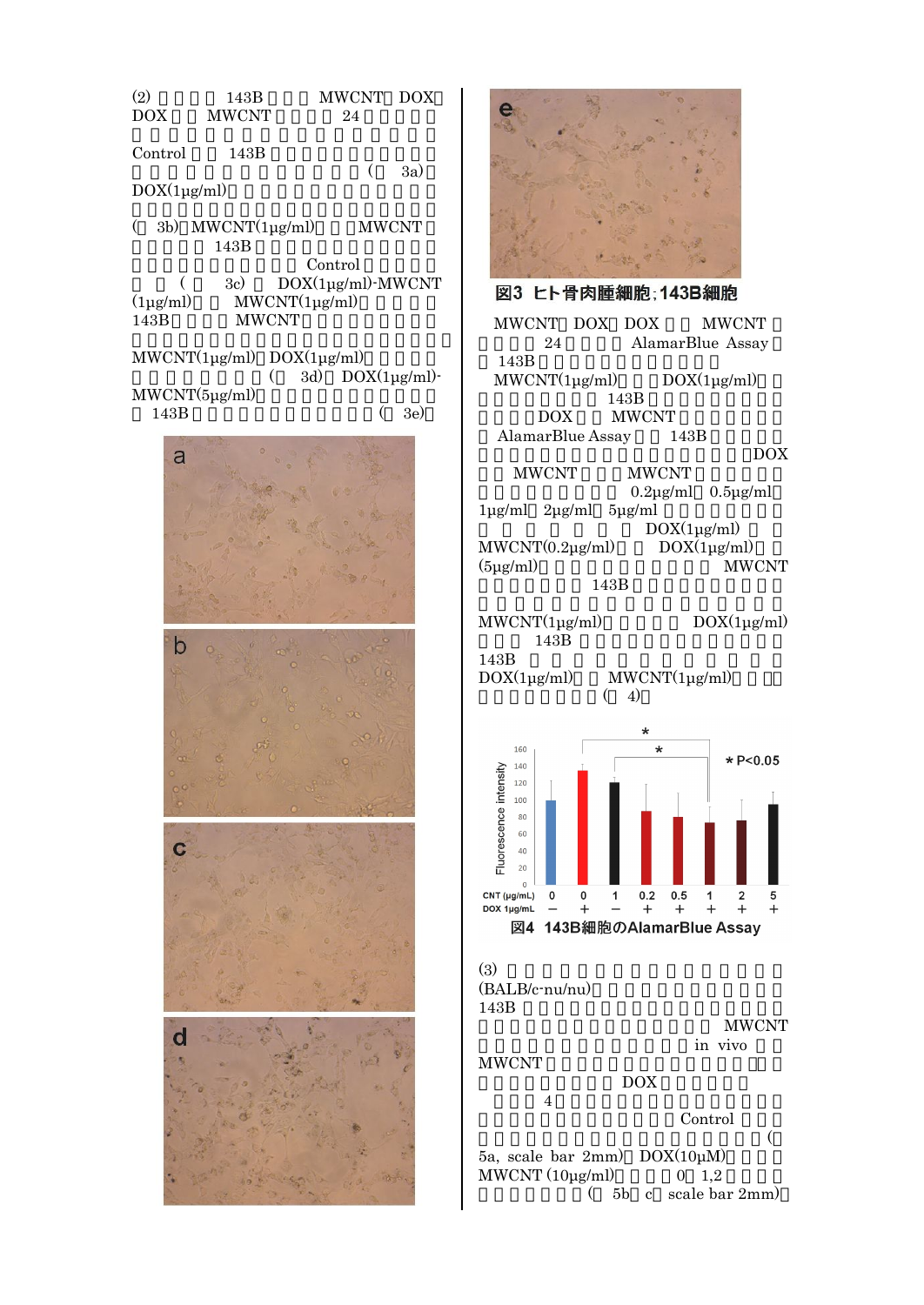![](_page_3_Figure_0.jpeg)

DOX(10μM) MWCNT(10μg/ml) Control  $(6)$  $10$ 

![](_page_3_Figure_2.jpeg)

Usui Y, et al, Carbon nanotubes with high bone-tissue compatibility and bone-formation acceleration effects. Small. 4(2), 2008, 240.

Hara K, et al, Evaluation of CNT toxicity by comparison to tattoo ink. Materials Today, 14(9), 2011, 434.

Takanashi S, et al, Carcinogenicity evaluation for the application of carbon nanotubes as biomaterials in rasH2 mice. Sci Rep. 2, 2012, 498.

Zhang W. et al, The application of carbon nanotubes in target drug delivery systems for cancer therapies. Nanoscale Research Letters. 6(1), 2011, 555.

4 Kaoru Aoki, Masanori Okamoto, Manabu Tanaka, Takashi Takizawa, Kazushige Yoshida, Atsushi Sobajima, Hiroyuki Kato, Hisao Haniu, Naoto Saito, Antitumor effects for osteosarcoma by multi-walled carbon nanotubes, 10th AACR-JCA Joint Conference, Maui, USA, 16-20 February, 2016.

> 30 , 2015

 $10 \quad 22 - 23$ 

- Kaoru Aoki, Hisao Haniu, Masayuki Shimizu, Masanori Okamoto, Shinsuke Kobayashi, Hiroki Nomura, Hiroyuki Kato, Yuki Usui, Naoto Saito, Anti-tumor effects for osteosarcoma cells by carbon nanotubes, 27th European Conference on Biomaterials, 30 August-3 September, 2015, Krakow, Poland.
- Kaoru Aoki, Masanori Okamoto, Shinsuke Kobayashi, Hiroki Nomura, Manabu Tanaka, Hiroyuki Kato, Yuki Usui, Hisao Haniu, Naoto Saito, Effects for osteosarcoma cells by carbon nanotubes, ANZBMS 24th Annual Scientific Meeting, 7-10 September, 2014, Queenstown, New Zealand.

AOKI Kaoru  $($  ) 30467170

 $(2)$ 

<sup>(1)</sup>